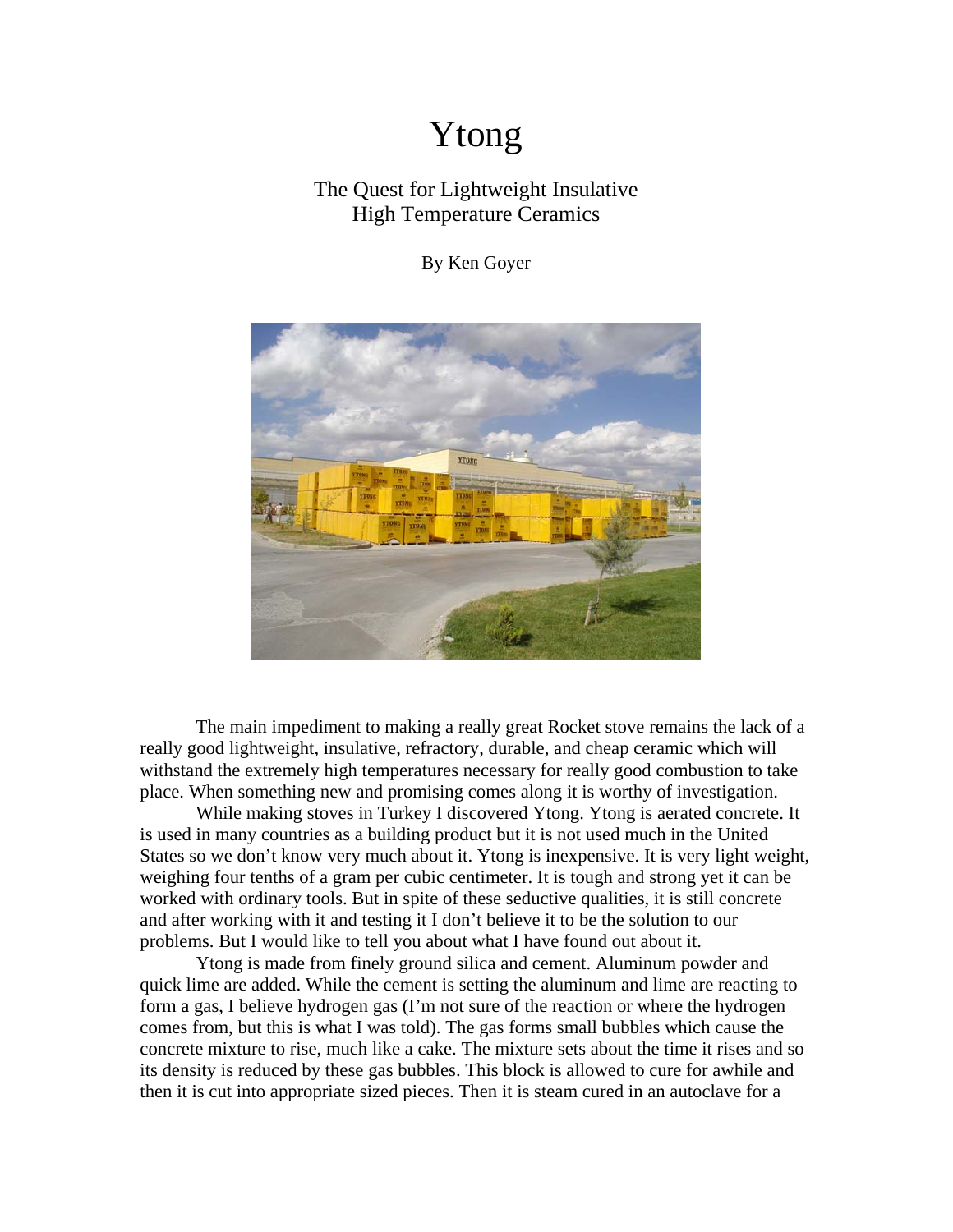very long time. When it comes out of the autoclave it is allowed to dry and it is packaged and sold.



Autoclaves for Ytong

 Making Ytong requires a multi-million dollar investment but because of the economy of scale the finished product is actually quite inexpensive, about \$50 per cubic meter.

 Ytong is used extensively as a building material. There are different grades and types of Ytong for different uses, some metal reinforced panels are used structurally for flooring and roofing but mostly it is laid up like blocks or bricks to make walls. Its advantages in building is that it is light weight so less structure is needed and it is insulative.



The house on the right is being finished with Ytong and the house on the left with hollow clay blocks.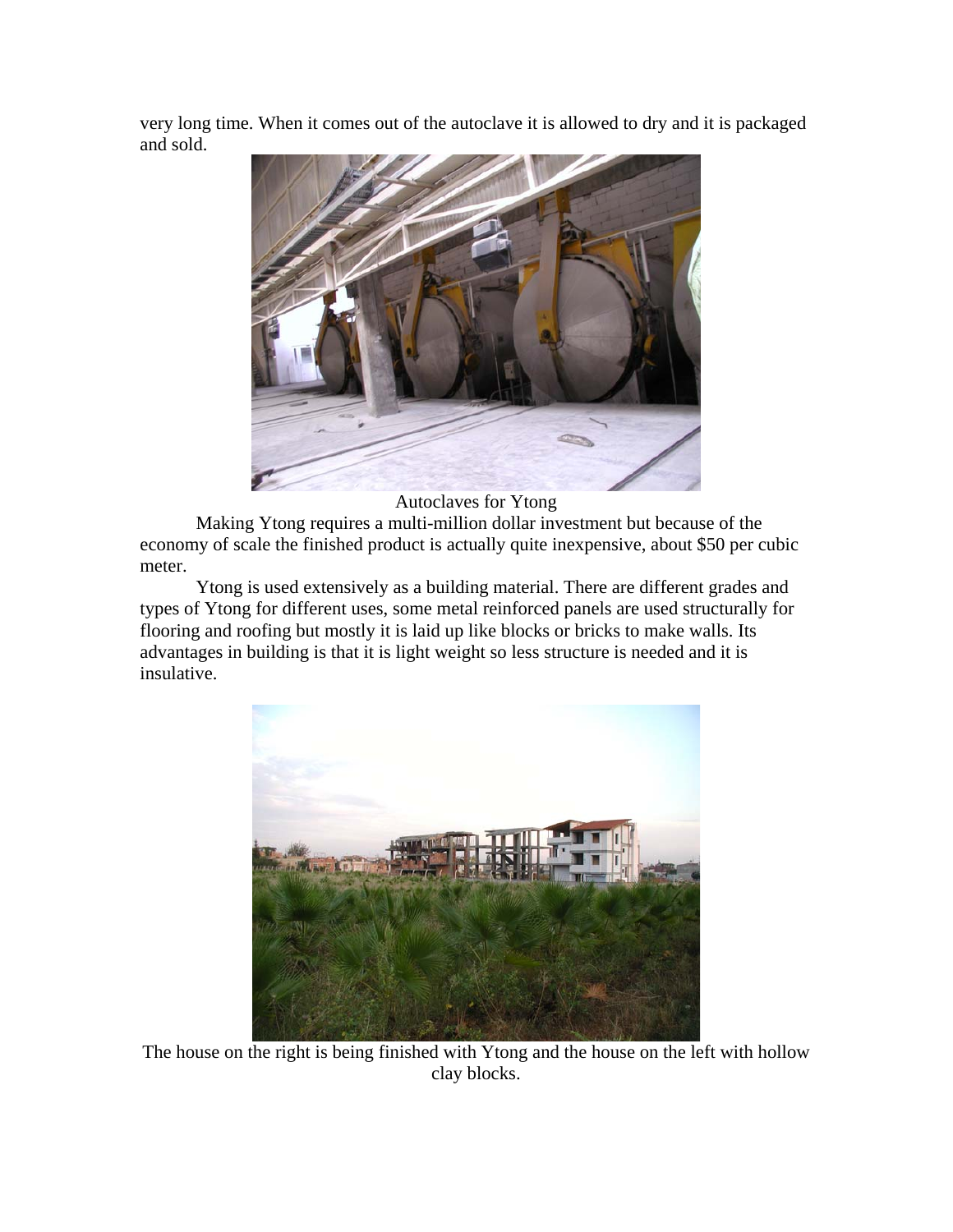

Ytong is easy to cut and drill yet it is tough.



Here is Osgul's Turkish tea stove.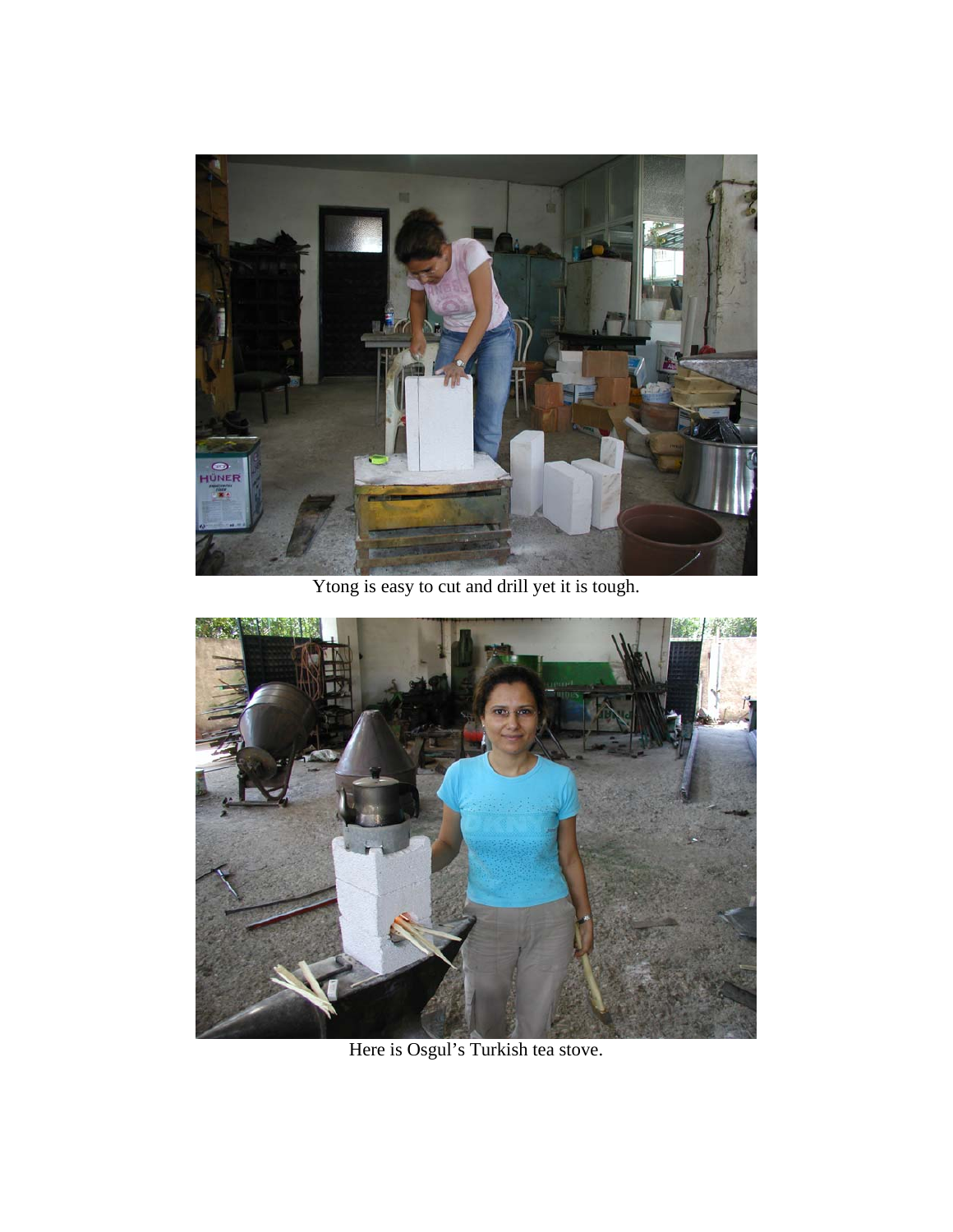

We decided to make a few stoves and test them out.

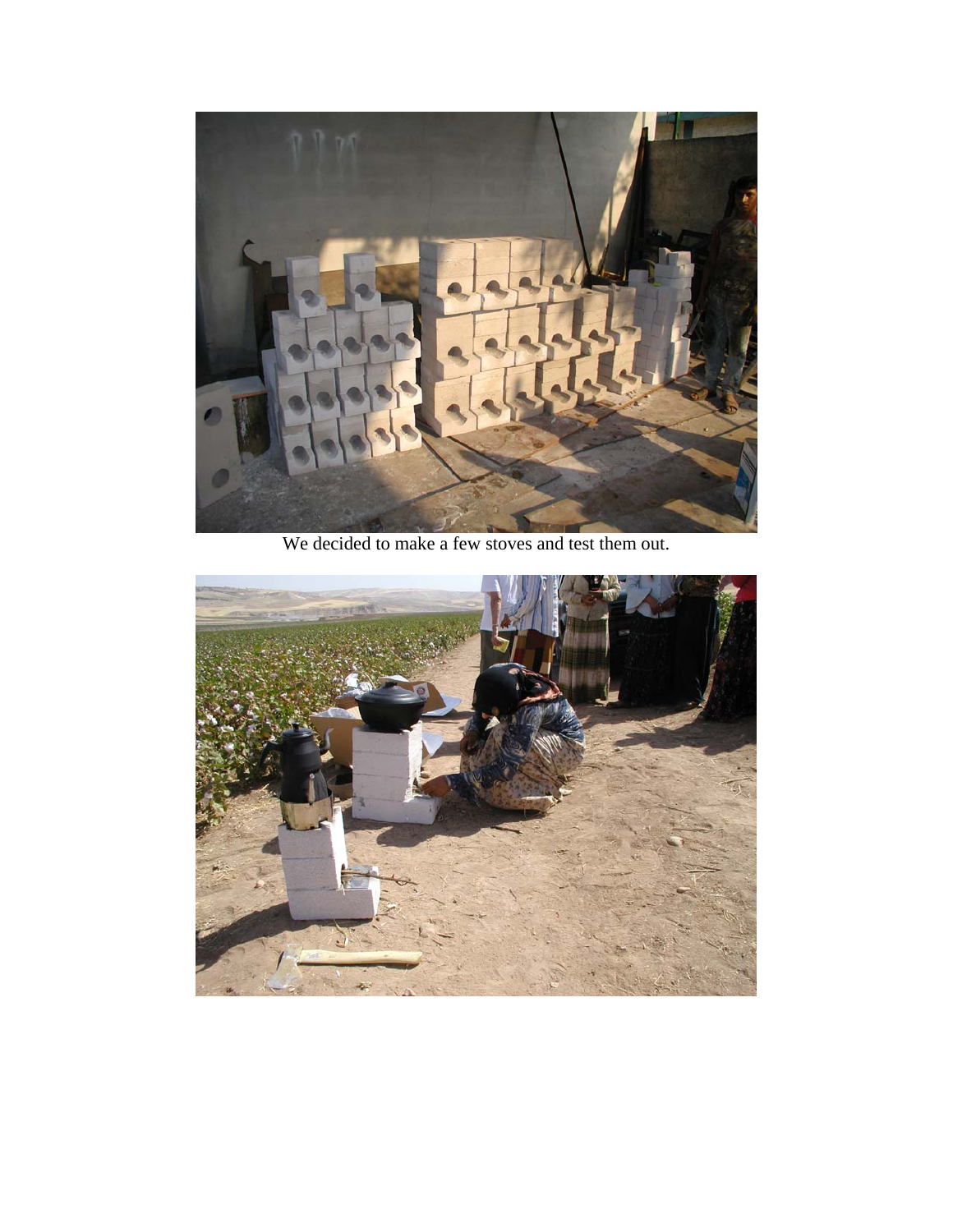

Ytong makes wonderful stoves and combustion chambers. There is only one small problem. It doesn't hold up to the high temperature.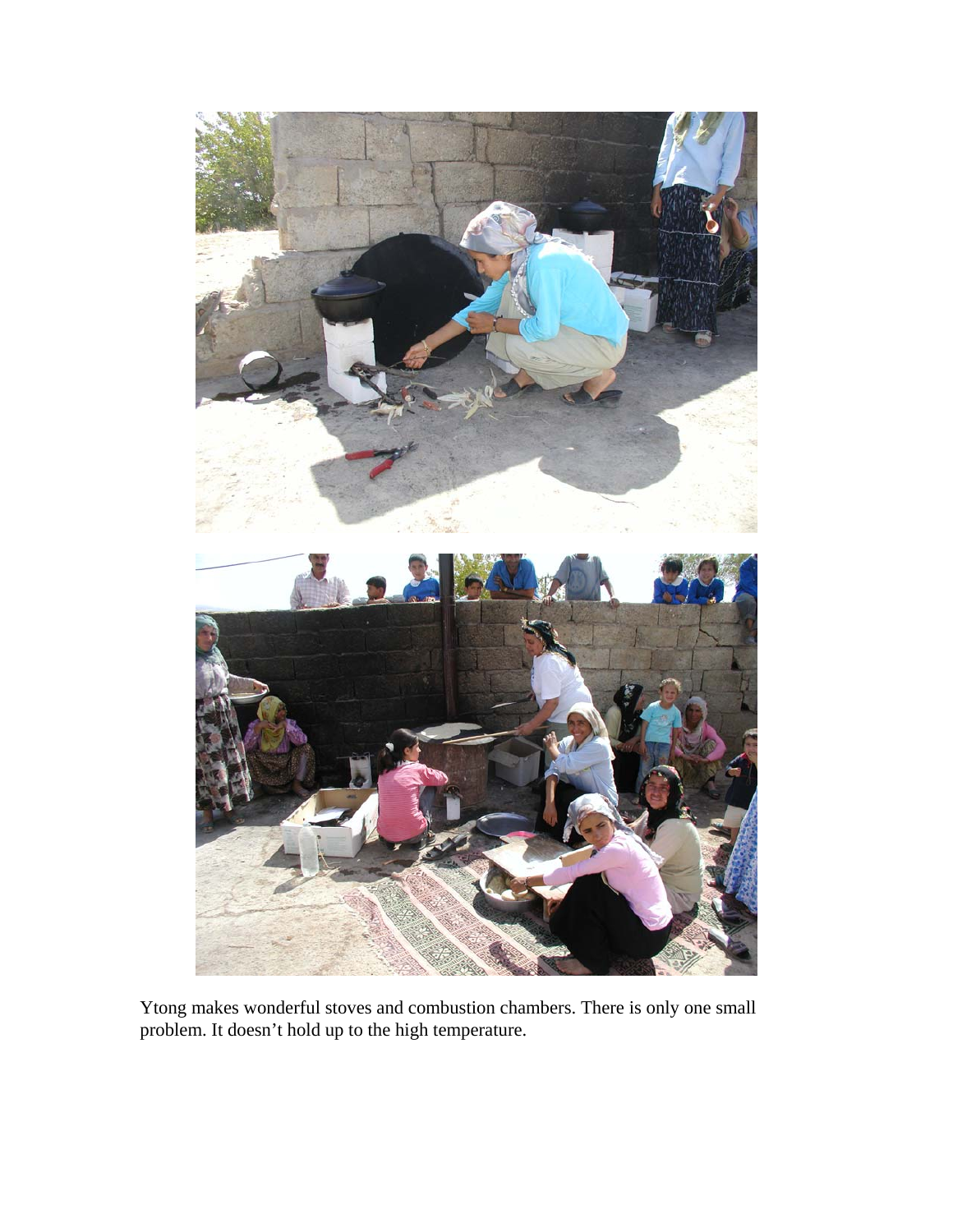

After a few fires this cracking developed. Maybe if separate segments were used it wouldn't crack radially like this. No ceramic likes to expand and contract without proper expansion joints. Notice how clean this combustion chamber remains due to good, insulated combustion.



This test kiln was made from Ytong scraps and used to fire clay ceramic test discs.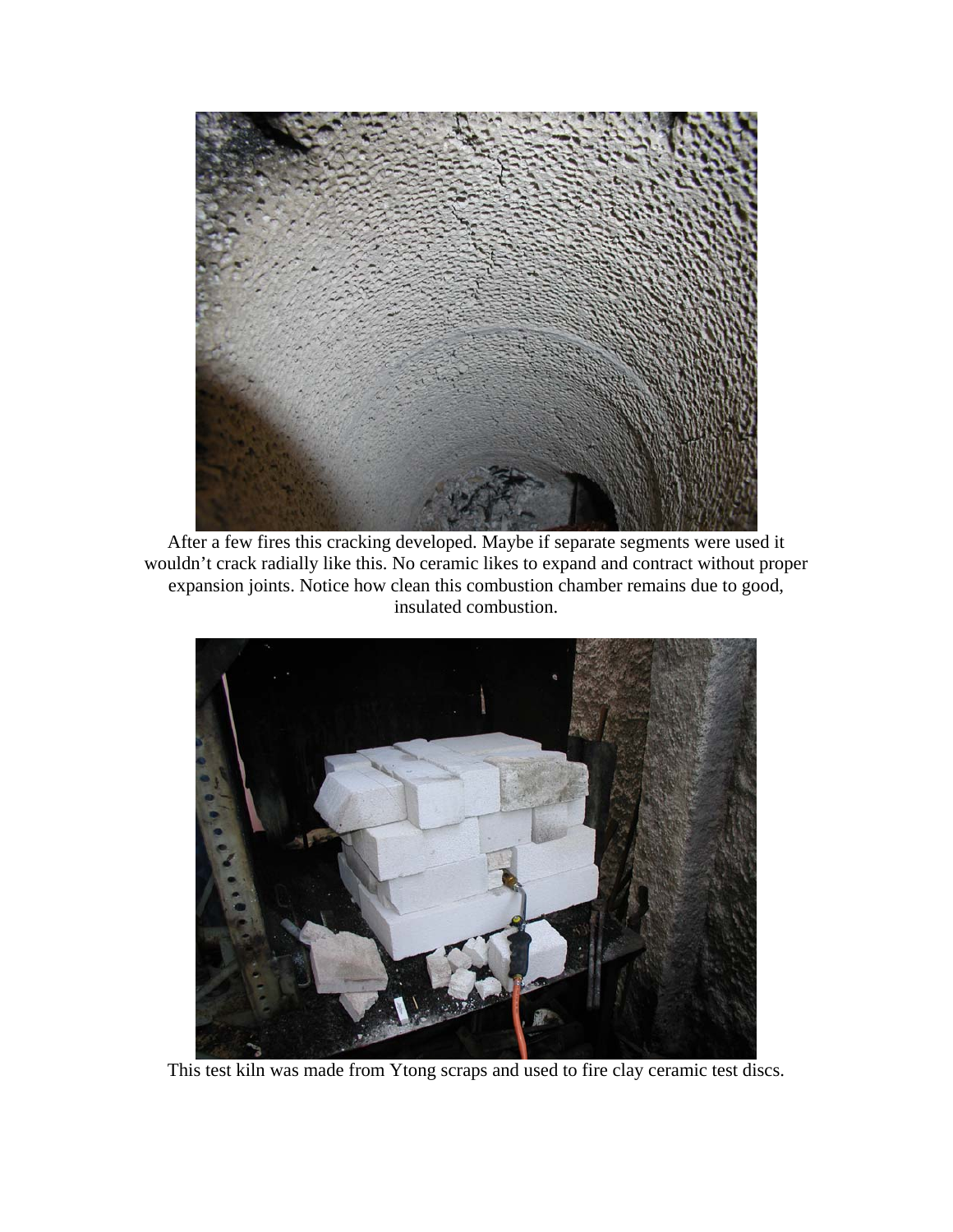

The inside of the kiln after the first firing tells the tale. The Ytong will not hold up to the high temperature.



This sample exposed to high temperature developed serious cracking and became weak.

## **All of this said, I would rather make the combustion chamber from Ytong than from sheet metal!**